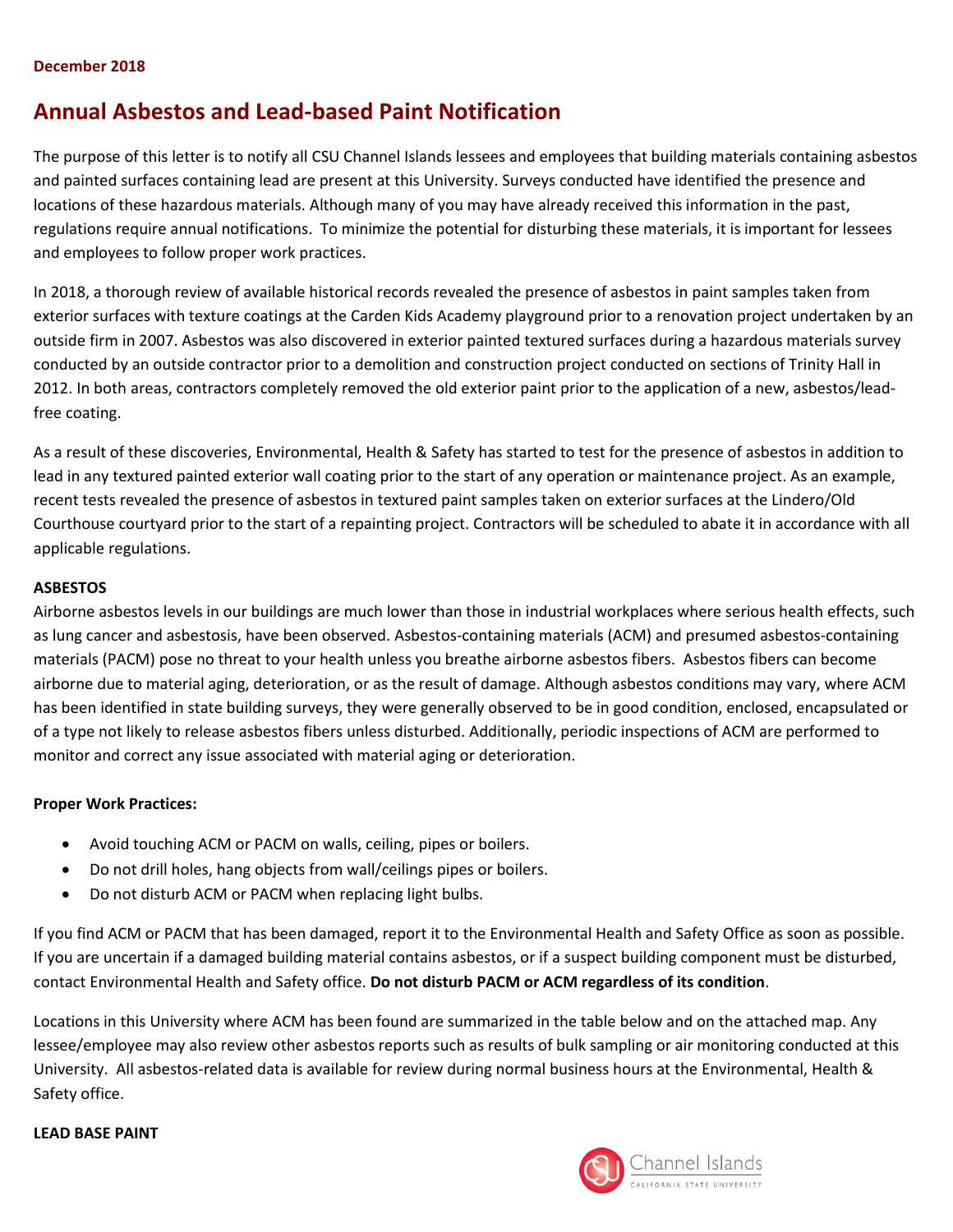Lead-based paint poses a health threat if lead paint chips or dust are inhaled or ingested. Lead poisoning can result in a variety of serious health consequences including anemia, neurological and gastrointestinal problems. Lead-based paint in the renovated areas of our University is generally in good condition. However, to prevent any possibility of exposure, precautions should be taken to avoid disturbing this paint. If you are uncertain if damaged or deteriorating paint contains lead, report it to the Environmental Health and Safety office or Facilities Services.

Lead-based paint in this University is generally located on exterior metal building materials such as window and door frames, light poles, pipes and ladders etc. It may also be located on metal railings, old steam radiators, exterior beams, columns, and window shutters. Interior and exterior walls and window screens have been repeatedly tested and generally do not contain lead-based paint.

### **Proper Work Practices:**

Do not drill, scrape, sand or otherwise damage lead based paint on building materials.

If you are unsure if a painted surface contains lead, and there is some reason that the surface must be disturbed, contact the Environmental Health and Safety office or Facilities Services.

Updated information will be provided with this notice to each lessee/employee annually. If you have any questions or concerns, please contact the Environmental Health and Safety office at (805) 437-3550.

| <b>Building</b>                    | Location                                                                                                         | <b>Identified Asbestos Containing Material (ACM)</b>                                                                                                                |
|------------------------------------|------------------------------------------------------------------------------------------------------------------|---------------------------------------------------------------------------------------------------------------------------------------------------------------------|
| Arroyo Hall                        | Multiple rooms, first and second floor                                                                           | floor tiles beneath carpet, thermal pipe insulation (TSI) within<br>walls, window putty (25 windows);<br>wall and ceiling joint compound, roofing tar               |
| Bell Tower (Includes BTE &<br>BTW) | Building crawl space, roof                                                                                       | Soil under encapsulant, roofing tar                                                                                                                                 |
| Powerhouse                         | Closet, bathroom, offices & rooms boiler<br>tank, feed water pipe, fuel oil pipe, lower<br>level                 | floor tile, transite pipe, vertical tank insulation, pipe fittings<br>TSI, duct insulation with canvas wrap, heater door gasket,<br>ground debris, roofing material |
| <b>Broome North Wing</b>           | Unit, 80, 82, 83, pipe run room, ceiling &<br>crawl space, side wall & crawl space beneath<br>building           | floor tile beneath carpet, TSI, beneath building, roofing,<br>window putty                                                                                          |
| <b>Broome South Wing</b>           | Unit 77, 83, ceiling & ceiling crawl space,<br>duct above ceiling crawl space, & crawl<br>space beneath building | floor tile, TSI, roofing, window putty                                                                                                                              |
| Chaparral Hall                     | Inside wall cavity of research lab, entry &<br>hallways, roof                                                    | window putty, TSI inside wall cavity, mastic patching<br>compound on roof, parapet wall sheeting                                                                    |
| Courthouse                         | Mechanical room, basement and crawl space<br>beneath building, building exterior                                 | TSI inside wall cavity, window putty, exterior painted texture<br>coating (former Unit 10)(encapsulated)                                                            |
| El Dorado                          | Northwest Offices                                                                                                | floor tile beneath carpet and mastic beneath carpet                                                                                                                 |
| <b>Grand Salon</b>                 | East side (back portion) of Grand Salon                                                                          | floor, acoustical tiles, TSI inside wall cavity                                                                                                                     |
| Ironwood Hall                      | Former firehouse, work center and office<br>areas                                                                | roof core materials, vent, HVAC & skylight mastic, cap sheet,<br>wallboard, window putty, drywall compound, floor tile<br>beneath carpet, TSI, cork board           |

## **Summarized Asbestos Inventory**